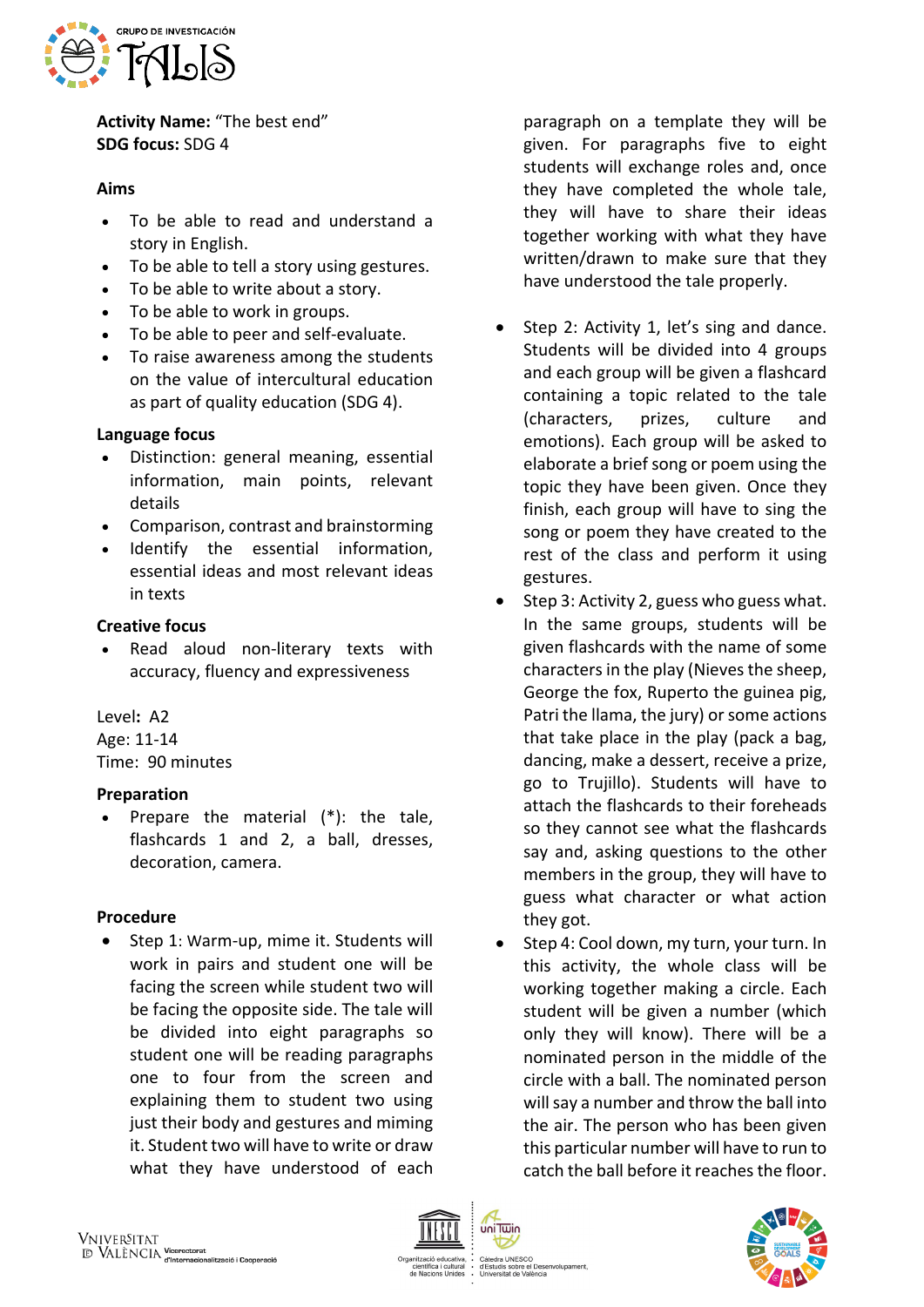

Then, that person will have to provide a possible continuation to the tale and then, say a number and throw the ball to the air so another student may continue with the process.

#### **Follow-up**

- Write down some keywords about the relationship between this tale and SDG 4.
- When all the activities are finished. students will have to vote to choose the best continuation to the tale among all the texts they have come up with in the cool-down activity. Once they choose one, they will have to prepare it and perform it.
- The performance will be recorded and evaluated using rubrics (\*\*).

## **Additional resources**

#### THE SHEEP AND THE FOX

The Studier AND The FOX<br>It was a summy afternoon in the village of Huacapongo, in the province of Virú. There lived Nieves, a beautiful and<br>It ively little sheep. She farmed and took care of her big and leafy plum trees, a

George, a crafty and charismatic fox, lived in the big city of Trujillo, the capital of the spring. One day like any other, George got an invitation, he was very surprised when he opened and read it. It said: "We warmly in (STUDENT 1)

The long awaited day arrived for Nieves, who also did the same; she said good-bye to her family and made her way to the big village of Virú. (STUDENT 1)

the oig vitage of viru. (STODENT 1)<br>It all was cheerfulness, laughter, music, dancing, etc. George, sensing so much happiness, joined in enjoying people's<br>traditions. Nieves, already in her stand, showed nice and tasty des

"It is time!", said Nieves when the jury approached. "Nieves, it that you?, asked George. Nieves, very surprised answered: "George! George, is that you? My friend!, after a long time I see you again", and she rushed giving answered: "George!<br>hug. (STUDENT 2)

They had not seen each other in a very long time; they were friends from school. After the big surprise meeting, the jury calculated the results and immediately announced them as follows:<br>Third place went to: Ruptich (be g

George gave the prize to the winner. Nieves took it very happily and when she opened it she was surprised to find that<br>it was a trip to the city of Trujillo to visit the most popular archaeological centres such as: "The Py it was a trip to the city of Trujillo to visit the most popular arch<br>and the Moon", "The Ruins of Chan Chan", etc. (STUDENT 2)

George and Nieves made their way to Trujillo to visit the beautiful and very important historic places. (STUDENT 2)

| THE SHEEP AND THE FOX |
|-----------------------|
| <b>PARAGRAPH 1:</b>   |
|                       |
|                       |
|                       |
|                       |
|                       |
|                       |
| PARAGRAPH 2:          |
|                       |
|                       |
|                       |
|                       |
|                       |
| <b>PARAGRAPH 3:</b>   |
|                       |
|                       |
|                       |
|                       |
|                       |
| PARAGRAPH 4:          |
|                       |
|                       |
|                       |
|                       |
|                       |
| <b>PARAGRAPH 5:</b>   |
|                       |
|                       |
|                       |
|                       |





Càtedra UNESCO<br>d'Estudis sobre el Desenvolupament,<br>Universitat de València

uni Twin